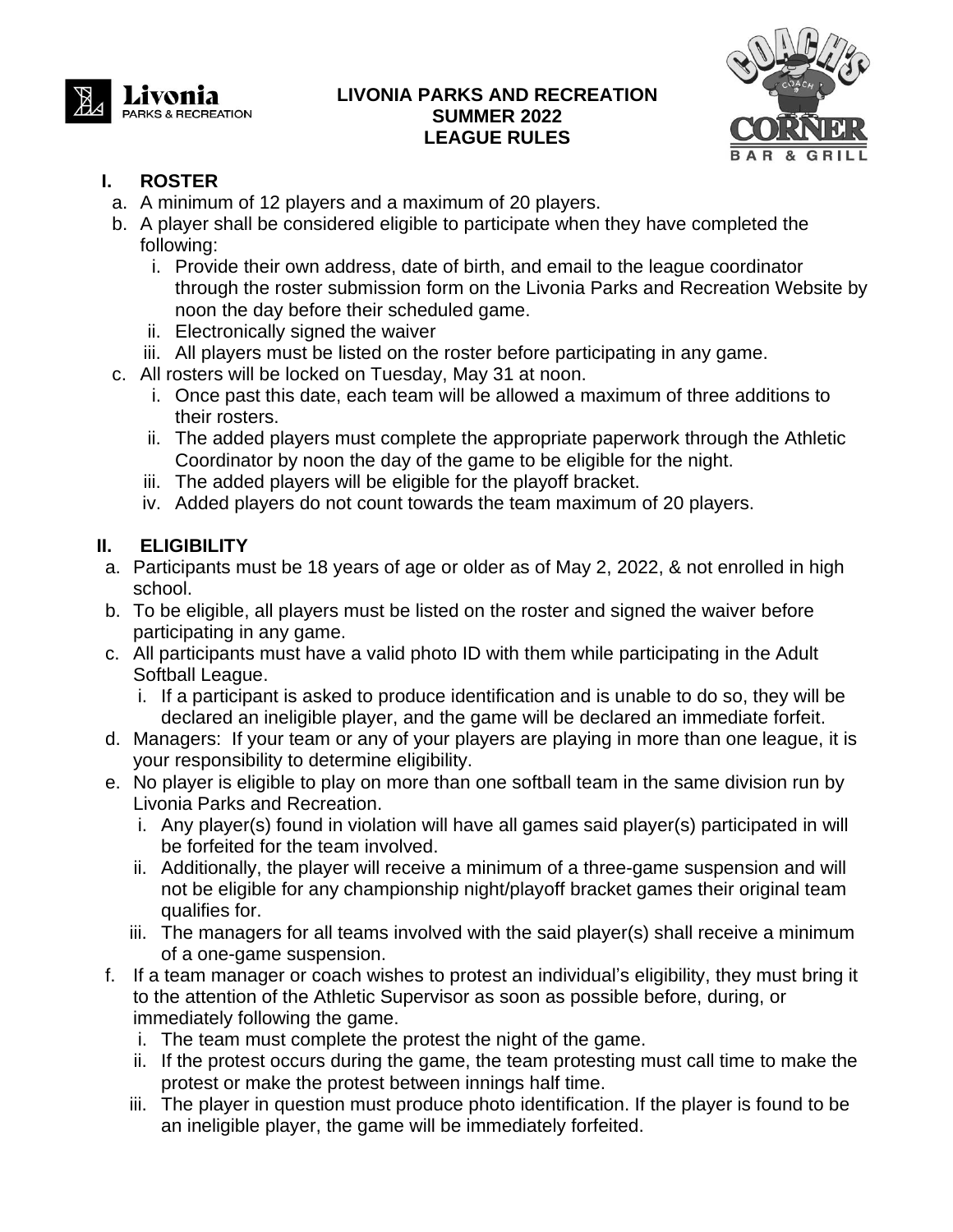g. **Livonia Parks and Recreation reserves the right to make decisions it feels are in the best interest of the league.**

### **III. GENERAL SOFTBALL RULES**

- a. USA Softball Rules apply except where modified by the Department of Parks & Recreation.
- b. **No new inning shall begin after 70 minutes from the first pitch.**
- c. Home team shall occupy the  $3<sup>rd</sup>$  base side of all fields.
- d. Metal spikes will not be allowed. If a player is wearing metal spikes it will be brought to the umpire's attention and the umpire will ask the player to remove the illegal equipment. i. If the player refuses, they will be removed from the game.
- e. No batting practice on the infield fifteen (15) minutes before the game time.
- f. All at-bats shall start with one ball and one strike count.
- g. Each batter shall receive one courtesy foul ball with two strikes.
- h. **Each team is permitted five home runs per game. Once a team goes over five home runs, an out shall automatically be recorded and the runners stay on the same base unless the home run was the final out of the inning.**
- i. Games will be considered complete after 4½ innings (home team leading) or five innings (visiting team-leading), if called by the umpire due to an act of God or other unsafe playing conditions.
	- i. Games not considered complete will be played over from the beginning. No suspended rules.
	- ii. If after 5 innings, the home team has not completed their turn at bat or gone ahead in their half of the inning the game will be considered complete and the official score will revert to the score at the end of the last complete inning if discontinued due to an Act of God or other unsafe playing conditions.
	- iii. If the home team is at bat and they are leading when the game is discontinued and considered complete (after 4½ innings) the current score will be official even though the inning may not be completed.
- j. Boundaries of the field are described as a line extending from the end posts of the backstop parallel to the baseline an infinite distance.
- k. Only rostered players, coaches, and team managers may coach on the bases or take part in regularly scheduled games in any manner.
- l. Team benches shall be occupied by the manager, coaches, players, one scorekeeper, and one bat person.
- m. Tie games will not be replayed (two points for a win and one point for a tie).
- n. Games may be called off at the site in case inclement conditions make it necessary.
	- i. The responsibility of calling the game rests with the two (2) managers until the game begins.
	- ii. However, if in the opinion of the umpire(s) and the Athletic Supervisors the game is playable, they may overrule the two (2) managers and the game will either be played or result in a double forfeit.
	- iii. In case of disagreement prior to the game beginning, the official(s) shall decide.

# **IV. GAMEPLAY RULES**

#### a. **Each batter will start their turn at the plate with a one ball and one strike count and will be allowed one foul ball on the third strike.**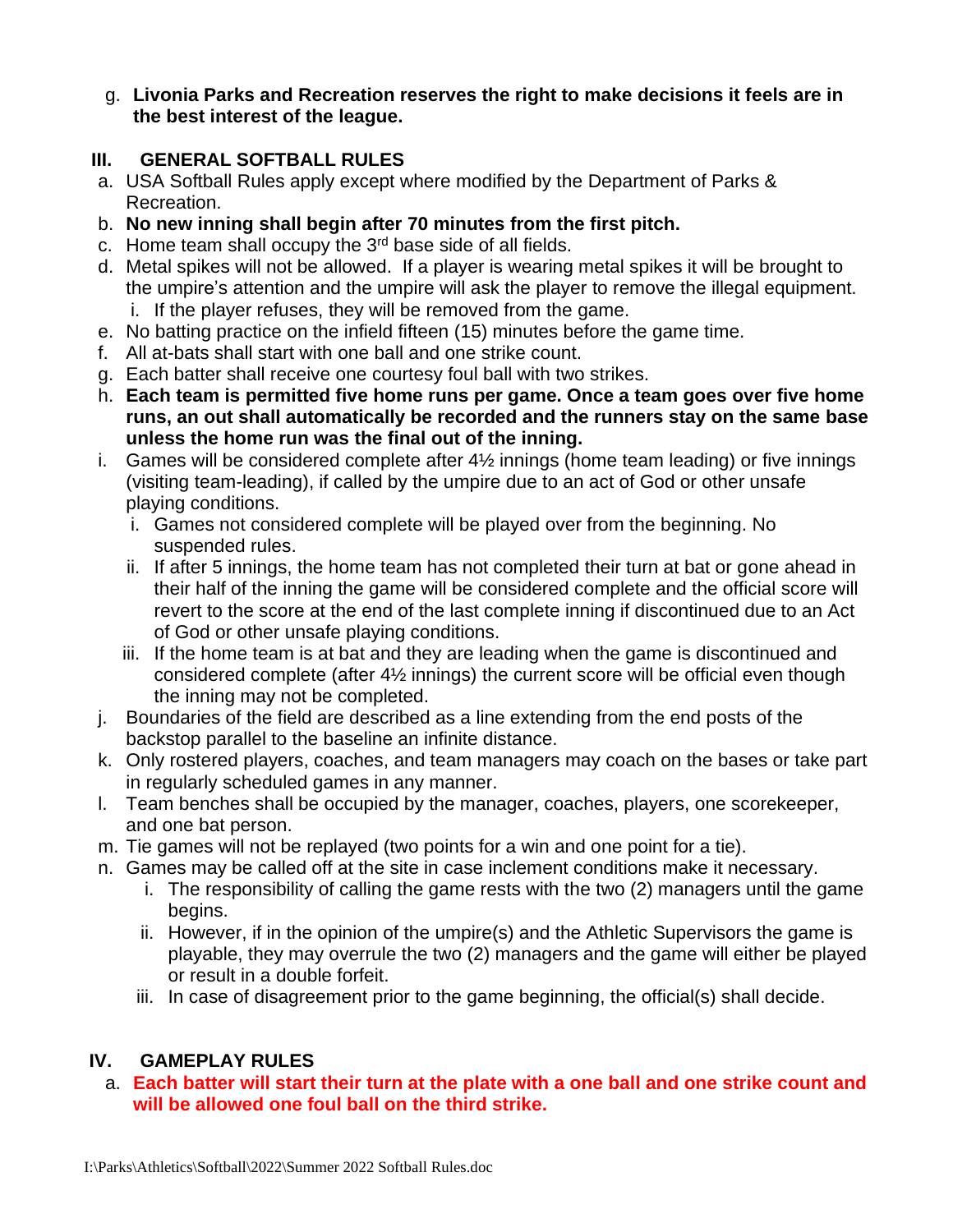- b. The pitching distance for adult slow-pitch softball will be 50 feet. The base distance will be 65 feet.
- c. The Mercy Rule will be in effect if a team is leading by 20 or more after 3 innings; 15 or more runs after 4 innings and 10 or more runs after 5 innings will be in effect.
- d. A courtesy runner may be used at any time during the game. The courtesy runner will be the player who made the last out in the game.
	- i. If a courtesy runner is used before an out is made to start a game, then the last batter in the lineup becomes the courtesy runner.
	- ii. If a courtesy runner is used in coed, a female runner must be replaced with the female that made the last out or the last female in the lineup if an out has not been made in the game yet.
	- iii. If a courtesy runner is used incorrectly and the opposing team brings it to the umpire's attention after the next batter takes his/her position in the batter's box and before the courtesy runner has scored or been put out then the courtesy runner will be declared out, otherwise the courtesy runner will be declared legal.
- e. Any bat may be used as specified by ASA (go to [www.softball.org](http://www.softball.org/) and click on certified equipment).
	- i. A list of illegal bats will be posted prior to the beginning of the season on the Livonia website. These bats are not eligible for the entire season.
- f. Any batted ball hit up the middle in the direction of the pitcher is a live ball.
	- i. Exception: If, in the opinion of the umpire, the pitcher does not have ample time to make a play on the ball, move for safety purposes, or intent was involved, the batter may be called out.
- g. Base runners on 1<sup>st</sup> and 3<sup>rd</sup> bases must have at least one foot on the base prior to the pitch being contacted.
- h. Stealing and leading off are not allowed in any Parks & Recreation Adult Softball League
- i. **Teams must have a minimum of 9 players to start and end a game.**
	- i. **Before the first pitch is thrown, each team must announce the number of players they are batting in their lineup to the opposing team and the umpire.**
	- ii. **Once the first pitch of the game is thrown, the line-up is locked and any players not in the lineup will be considered substitutes and must follow the substitution rules as stated in these rules listed below.**
	- iii. For anyone who is not present when their spot in the lineup comes up, they shall be declared out.
		- 1. **Example 1:** The visiting team announces they will be batting 10 players, with the 10<sup>th</sup> player still coming to the facility. The top of the 2<sup>nd</sup> inning, it is the 10<sup>th</sup> players position in the lineup to bat, but they are not present. They will be declared out.
		- 2. **Example 2:** The visiting team announces they will be batting 9 players with two players still coming to the facility. Both players arrive in the bottom of the first inning and are then considered substitutes.
- **j.** Substitution and Extra Players
	- i. A starting player is defined as a player listed in the batting order at the time of the first pitch of the game.
		- 1. A starting player can be substituted for twice but can only return to the game once. Upon return, they must return to their original position in the batting order.
		- 2. Starting players are eligible to play any of the ten (10) defensive fielding positions.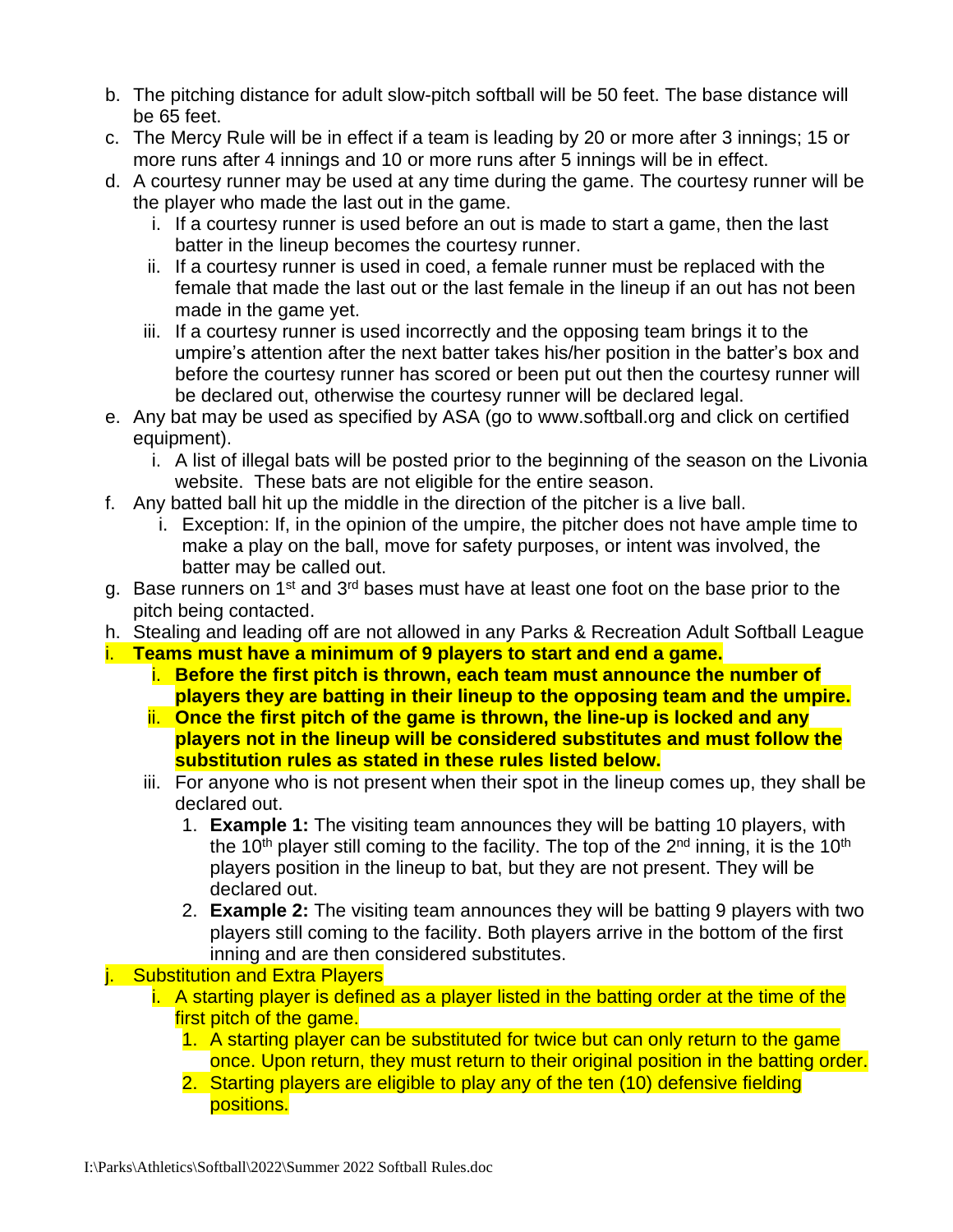- 3. **Example:** Third basemen is substituted in the second inning, returns in the fourth inning in the same batting order position, and is substituted again in the fifth inning. They are no longer eligible to return.
- ii. A substitute player can replace a starting player twice and must bat in the batting order position of the player they are replacing.
	- 1. Once a substitute player has entered the game a second time, they are locked into that batting order position and no longer eligible to be substituted for.
- iii. Each team will be allowed to use unlimited extra players (EPs) provided they are listed in the batting order by the time the first pitch is thrown.
	- 1. Any extra players (EPs) shall be considered starting players.
	- 2. If a player is not listed in the batting order at the time of the first pitch, they shall be considered a substitute.
	- 3. The EP's can play any of the ten (10) defensive positions in the field if they desire.
- iv. Teams must end the game with the same number of players in the lineup as they started with.
	- 1. **Exception:** If a player(s) is out of the game for any reason other than ejection, they can continue the game if they have nine players field & batting.
- v. All players that leave the game (other than ejection) will result in an out when it is their turn to bat.
	- 1. **Exception: If a team's starting pitcher is injured and unable to continue due to said injury, their team is allowed to continue with the pitcher's spot in the batting order NOT counting as an out provided that team does not have any eligible .** 
		- **a. For this rule to be in effect, the following conditions must be met:**
		- **i. The team must have used all eligible substitutes and have no eligible substitutes left to replace the starting pitcher with. to rprovided they have at least nine players to continue the game. b. This rule applies only to the starting pitcher.**
- vi. If an injury occurs when a team has nine players and the player cannot continue, the game is a forfeit
- vii. If a player is ejected by an umpire and the team does not have an eligible substitute, the game is a forfeit.
	- 1. **Example:** A team has 14 players at a game and bat all 14. During the game a player is ejected by the umpire. The game is a forfeit due to the team not having a legal substitute to replace the ejected player.

#### **V. COED MODIFICATIONS**

- a. All coed teams must have their lineup alternate genders and can bat an unequal number of each gender.
	- i. **Example: a team can bat 6 females and 4 males, but will only be allowed to play 9 defensive players.**
- b. If the same gender bats consecutively, an out will be declared between every two batters of the same gender.
- c. Teams must field an equal amount of each gender in the field if playing with 10 defensive players.
	- i. If a team is playing with nine defensive players, it can be five to four of either gender.
	- ii. The pitcher and catcher fields position must be occupied by a male and a female.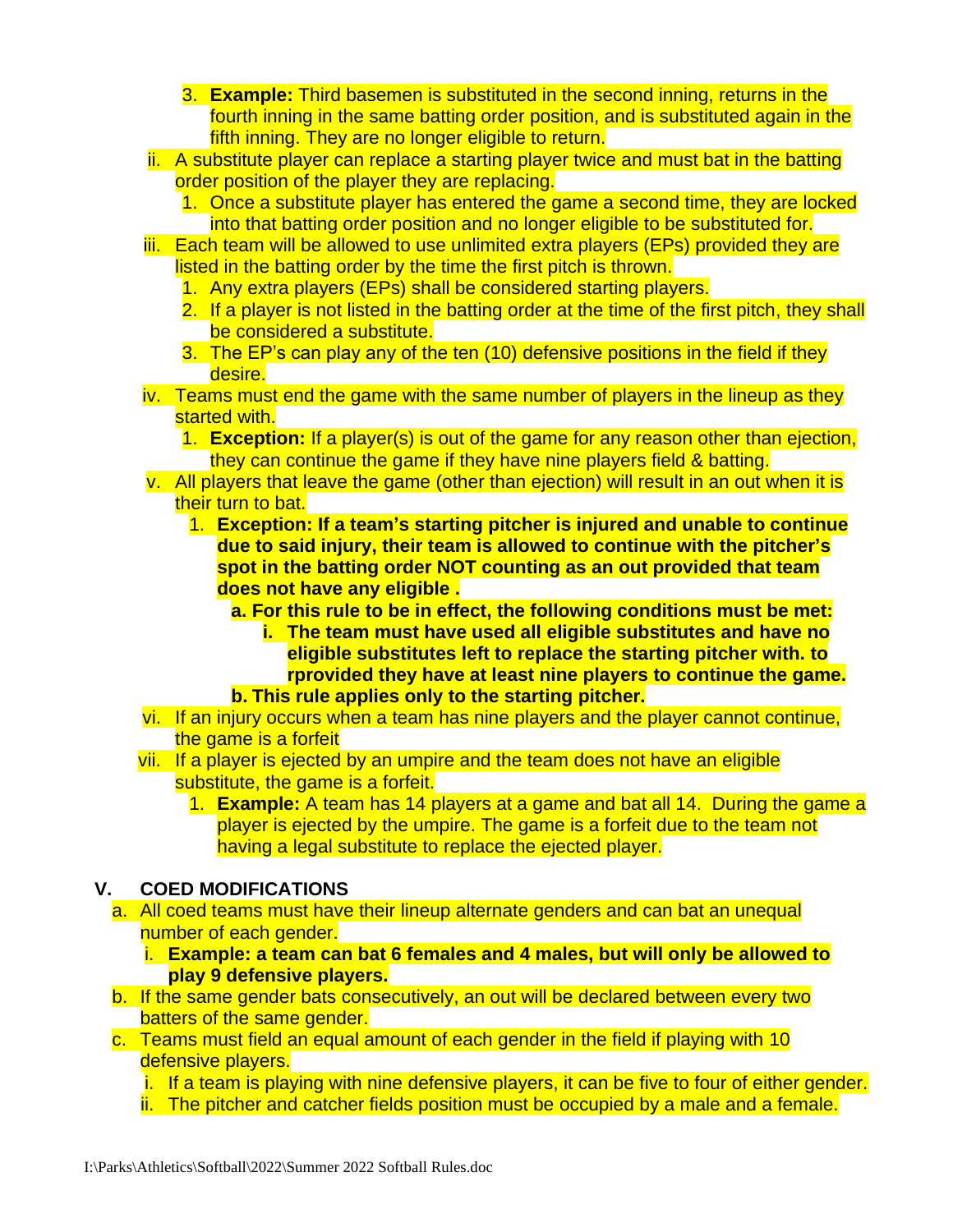iii. The infield and outfield positions must be occupied by an even number of males and females: 2 male and 2 females in the infield, 2 males and 2 females in the outfield.

#### **VI. POST-SEASON SCHEDULE**

It is our hope that each league will be able to have a playoff bracket at the conclusion of the season. Depending upon the league, not all teams may qualify for the playoff bracket.

Depending upon the number of rainouts, rescheduling, and/or additional restrictions that could occur, the playoff bracket may be canceled to finish the regular season. Any team who forfeits through a no call, no show is automatically ineligible for any playoff bracket. The seeding for championship night and any playoff bracket will be determined by the following factors:

- 1. Overall Record
- 2. Head-to-Head Matchup
- 3. Point differential in games between the two teams
- 4. Point differential for the entire season
- 5. Coin flip with team representatives.

All players on championship night and/or the playoff bracket must have all eligible players check-in at the table with the Parks and Recreation Staff with valid photo identification the night of their scheduled game. If a player does not have photo identification and/or is not listed on the roster, they are unable to check in for the game and are an ineligible player for that game.

#### **VII. ALL COMPETITIVE SPORTS**

- a. No alcohol, including beer, is allowed in any City of Livonia Park, Facility, or any Livonia Parks and Recreation Athletic Programming
- b. Teams which are found to have one or more ineligible players shall forfeit all games in which an ineligible player has participated.
- c. Any team forfeiting two (2) game dates in succession or three (3) game dates during the season will be automatically dropped from the league for the remainder of the season.
- d. Any protest regarding eligibility must be made the night of the game in question.
- e. No team shall be allowed to add players to its roster after the final roster date.
- f. Only the participants listed on the paper roster after the final roster date are eligible for participation in the Summer 2022 Adult Softball League.
- g. It will be the manager's responsibility to check the rosters, contracts, and fees recorded for his team prior to the FINAL ROSTER DATE.
- h. No player shall appear on the line-up unless their name is on the team roster.
- i. Each team shall be allowed one manager and two coaches.
	- i. Said manager and coaches must be acknowledged on the rosters with the Department of Parks and Recreation.
	- ii. Any change in managership or coaches of a team must be filed in the Department of Parks and Recreation Office, presenting the name, address, phone number, and email of the new manager/coach before the next scheduled game.
- j. Managers are responsible for the following:
	- i. Player eligibility and team rosters
	- ii. Payment of umpire/official/referee fees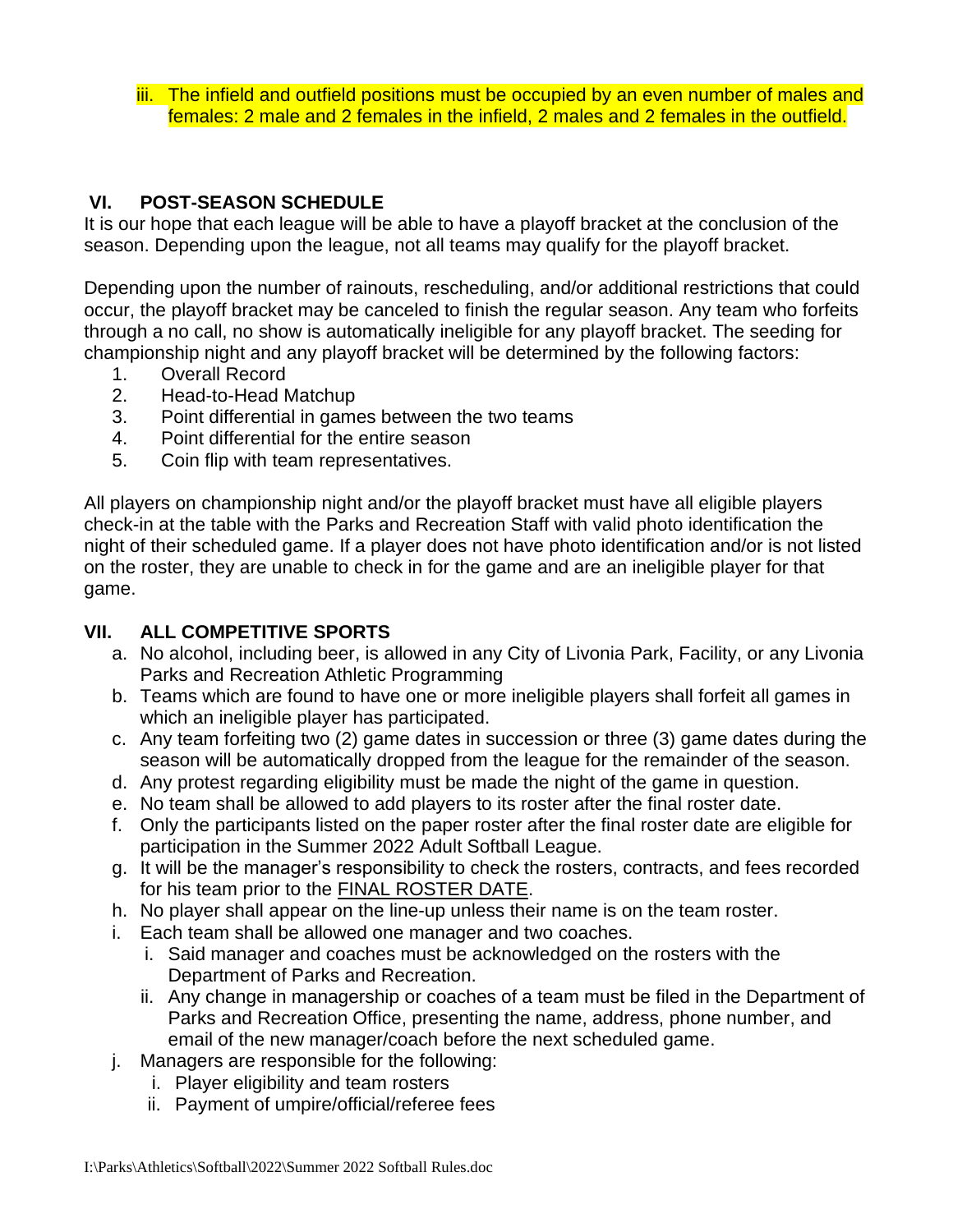- iii. Appearance and conduct of players in and around the playing area. This includes any spectators and crowds.
- iv. Failure to manage the above responsibilities may result in forfeiture of the game and if situation warrants, expulsion from the league.
- v. In case of injury of any member of his/her team, the manager shall be responsible for any evidence or records demanded by the Department of Parks and Recreation
- k. Only team captains and managers may discuss decisions with the official(s) unless the official(s) call others into the discussion.
- l. Any manager, coach or player ejected from a game shall automatically be suspended from the next official game and is required to remove themselves from sight and sound of the facility within three minutes.
	- i. If the offense warrants, the individual may be suspended for the remainder of the season.
- m. Any player serving a suspension is ineligible to participate in all Livonia Athletic leagues or programs until their suspension is complete.
- n. A player suspended may not be in the facility during his/her team's games or attend any of the league night's games until suspension is complete.
	- i. Failure to comply will result in a one (1) year suspension from all sports.
- o. The second ejection within a four month-period from the first ejection of a player, manager, or coach, from a game shall automatically result in a minimum of a three-game suspension from the date of the second ejection.
- p. The third ejection within a four month-period of the first ejection a player, manager, or coach, from a game shall automatically result in a minimum of a six-week suspension from the date of the third ejection.
- q. Before, during or after a game, players in uniform, or civilian clothes, shall refrain from abusive language or actions, smoking, fighting, or other unsportsmanlike conduct.
- r. Alcoholic beverages or any controlled substance is **NOT** allowed in the parks at any time.
- s. Any manager, coach, or player who, in the opinion of the official(s) is guilty of being the instigator of a fight shall be banned from all Parks & Recreation Adult Leagues for the remainder of the season.
- t. Any manager, coach, or player, guilty of touching, pushing, or other physical contact with an official shall be banned from athletic programs sponsored by the Livonia Parks & Recreation Department.
- u. The Department of Parks and Recreation may exclude any player, manager, coach, or team from the league for abusive language on diamonds, facilities, or continued violation of any rule or regulation governing this league.

# **VIII. PAYMENT OF OFFICIALS**

All teams will pay officials on the site. Each official will receive \$40 per game with each team paying half **before** the start of each game. Officials are paid in **full** for all games started & all games forfeited regardless of outcome.

If you forfeit a game, it is your responsibility to see that the official(s) have been paid in full prior to the start of your next game. Failure to do so could result in suspension from further play. If you have any questions, feel free to call us at 734-466-2900.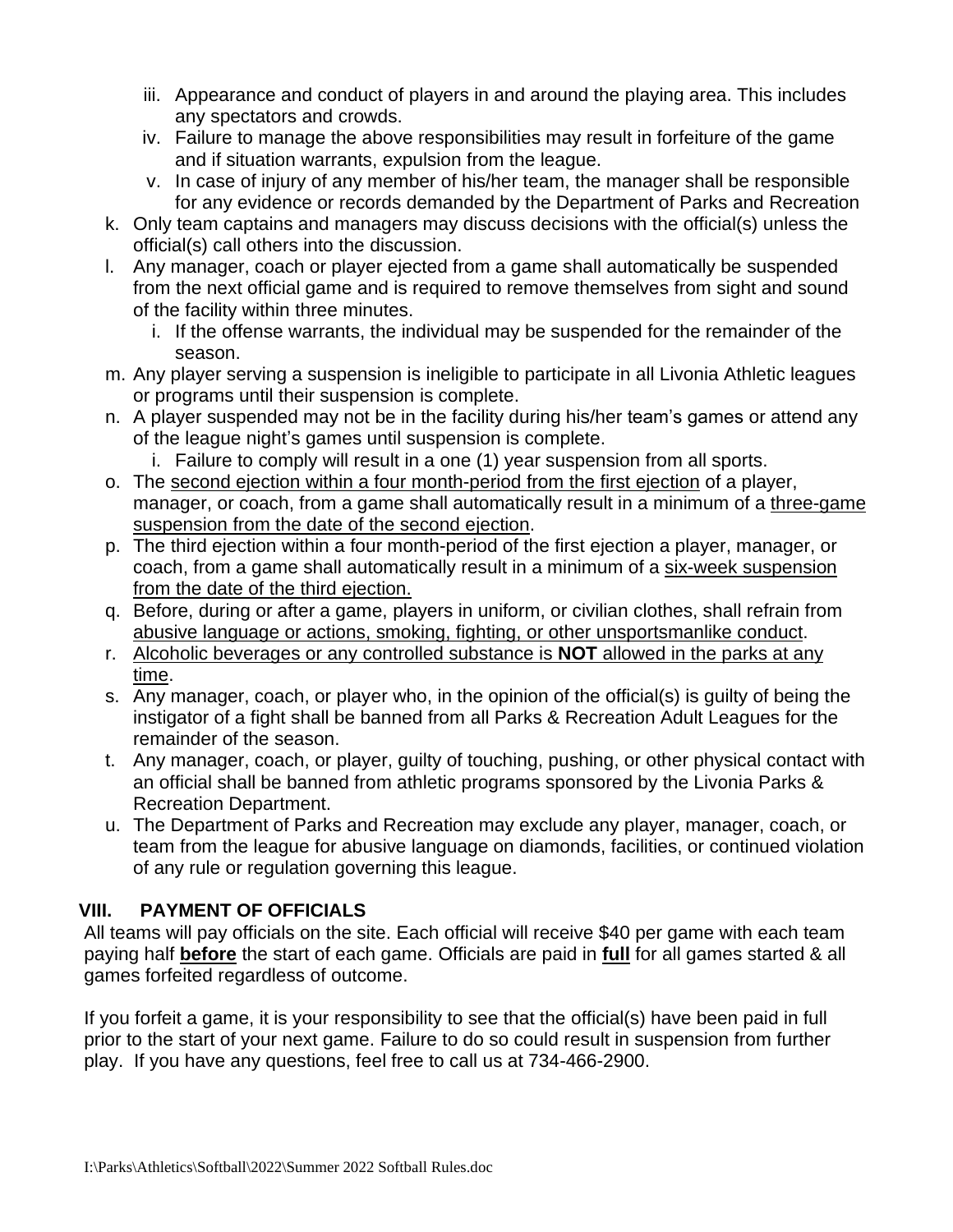If you are aware that your team is going to forfeit a game and you notify the Parks and Recreation Department at least 3 working days prior to the forfeit we will make every effort to relieve the forfeiting team of sports official fee obligations for that game.

If you know your team will not be playing in your scheduled game, you must contact the Athletic Coordinator by 12 p.m. the day of the game to remain eligible for the playoff bracket. Your team is still responsible for the official's fees for that game. If your team forfeits through a no call, no show or contacts the athletic coordinator after 12 p.m. the day of the game, your team is automatically ineligible for any playoff bracket. If the game is rained out, the forfeit will be nullified and the game will be made up.

### **IX. CANCELLATION FEES**

- a. Council resolution CR#359-93 requires teams to provide acceptable justification for such cancellation in writing, at least 14 days prior to their first scheduled game.
- b. The processing charge shall be established at 30% of the adult entry fee and the balance refunded to the designated team official.

### **X. SCHEDULES & STANDINGS**

- a. All games will be scheduled by the Parks and Recreation Department.
- b. Game time is forfeit time. Teams must be ready to play and have the minimum number of players present by the time the game is scheduled.
- c. The home team is responsible for keeping the official score.
- d. Teams can access their schedules and updated standings online through the individual league portal. Follow the below instructions:
	- i. Access the website: [www.LivoniaParks.org](http://www.livoniaparks.org/)
	- ii. Click on "Athletics Division" located on the left-hand side
	- iii. Click on "Softball" located on the left-hand side
	- iv. Under League Portals section, find the appropriate league and click on the link.
	- v. Click on the individual team in the standings section. The team schedule will come up on the next page.

# **XI. RAINOUTS**

- a. **Livonia Parks & Recreation Staff will update teams no later than 4:30 pm if games are cancelled for the night.** 
	- i. **The rainout number is (734) 466-2299**
	- ii. If teams have not received notification by 4:30 pm, they should come ready to play at their schedule game time.
	- iii. If games are cancelled after 4:30 pm, the rainout number will be updated.
		- 1. Livonia Parks & Recreation will do their best to update team managers as soon as possible if any cancellations are made on-site.
- b. Team Managers will be emailed when the rescheduled games have been made public.
	- i. All schedules will be found on the softball page of the Athletics Webpage.
	- ii. Games rained out Monday-Wednesday will generally be made up that weekend.
	- iii. Games rained out Thursday-Friday will generally be made up the following weekend.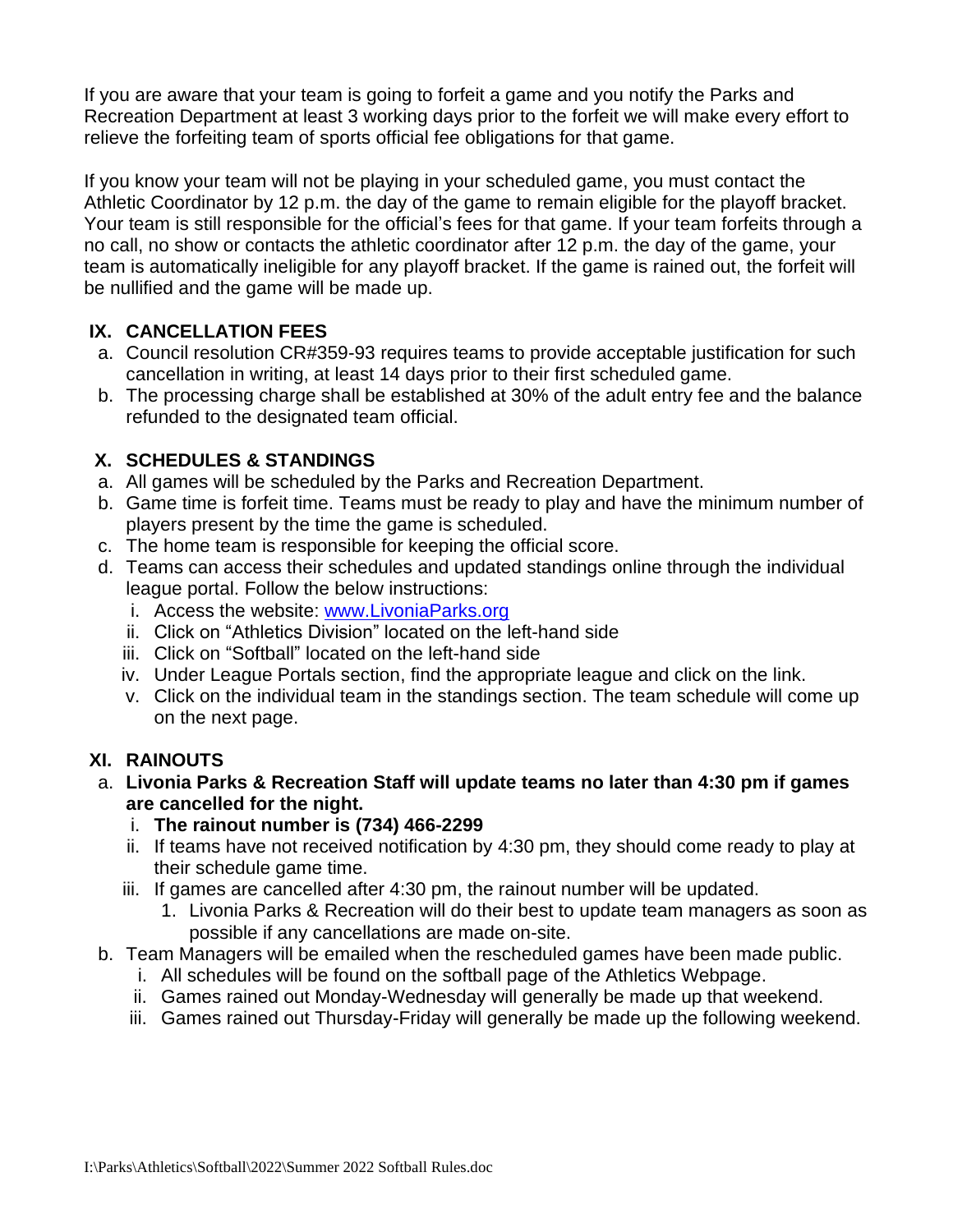

**Summer 2022 Adult Softball Leagues Sponsors**

**Presenting Sponsor**